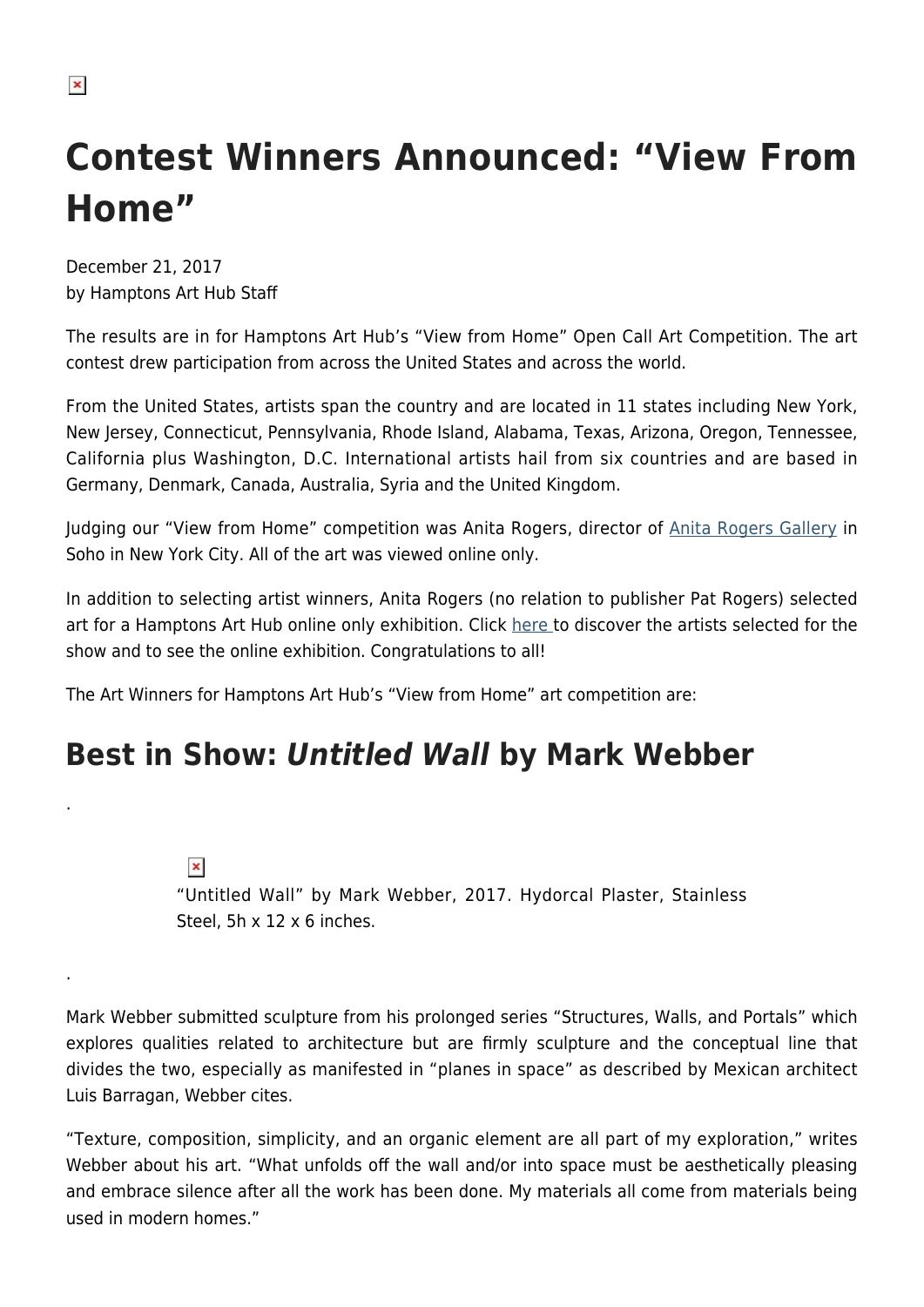To see more of his art, visit [www.markwebberstudio.com](http://www.markwebberstudio.com/) or his Visual Blog on Instagram at [seawave54](https://www.instagram.com/seawave54/).

## **Best Fine Art:** *pointing to the uncontrived* **by Hildy Maze**

#### $\pmb{\times}$

.

.

.

.

"pointing to the uncontrived" by Hildy Maze, 2017. Oil, paper collage, 33 x 35 inches.

Hildy Maze submitted paintings that she describes as "abstract contemplative works…developed with the view that art has the capacity to infuse our experience with awareness of our inherent nature, and, along with carefully chosen titles, invite viewers to move beyond the boundaries of the image to a more contemplative consideration of mind in relationship to the phenomena of what we consider object reality."

Maze writes her work aims to visually capture the internal veils that can obscure clear thinking, including uncontrolled emotions and errant beliefs, on the way to seeing what could become possible with a clear vision.

"By delving beneath the turbulence of thoughts we can uncover in ourselves a spaciousness behind all the discursiveness, changes and deaths of the world," she writes. "I view this as the most rebellious act of all imbued with social impact and non-conformism to actually recognize and cut through our habitual thought patterns to glimpse this spaciousness. Essentially my work is about all of us and the empty, clear and unconditional nature of mind we all have. When we know the nature of our mind we will know the nature of our world."

To view more of her art and read her full artist statement, visit [www.hildymaze.com](http://hildymaze.com/home.html).

# **Best Fine Art Photography:** *Indonesian Blonds* **by Joel Lefkowitz**

"Indonesian Blonds– Looking out" by Joel Lefkowitz, 2008. Photograph.